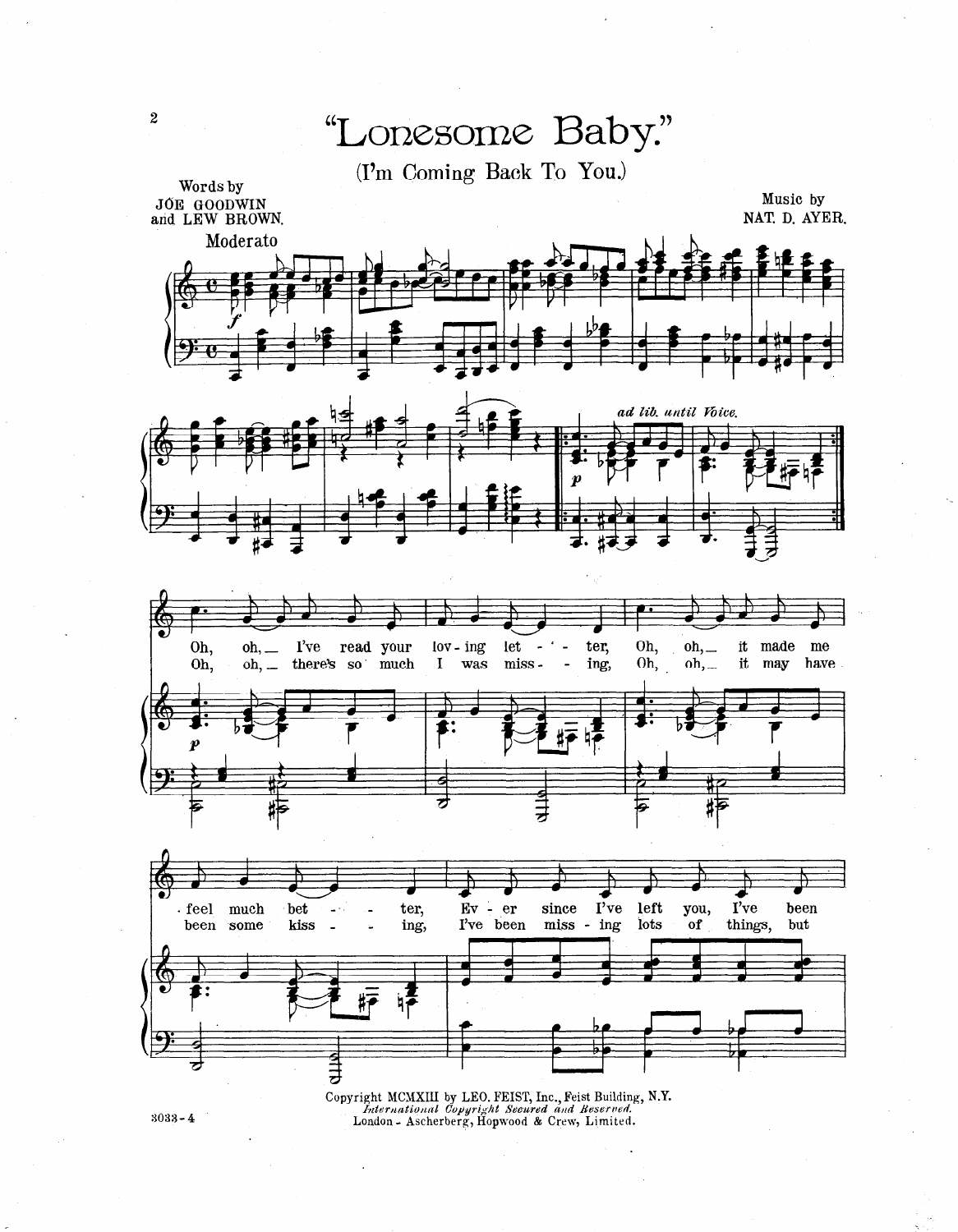

.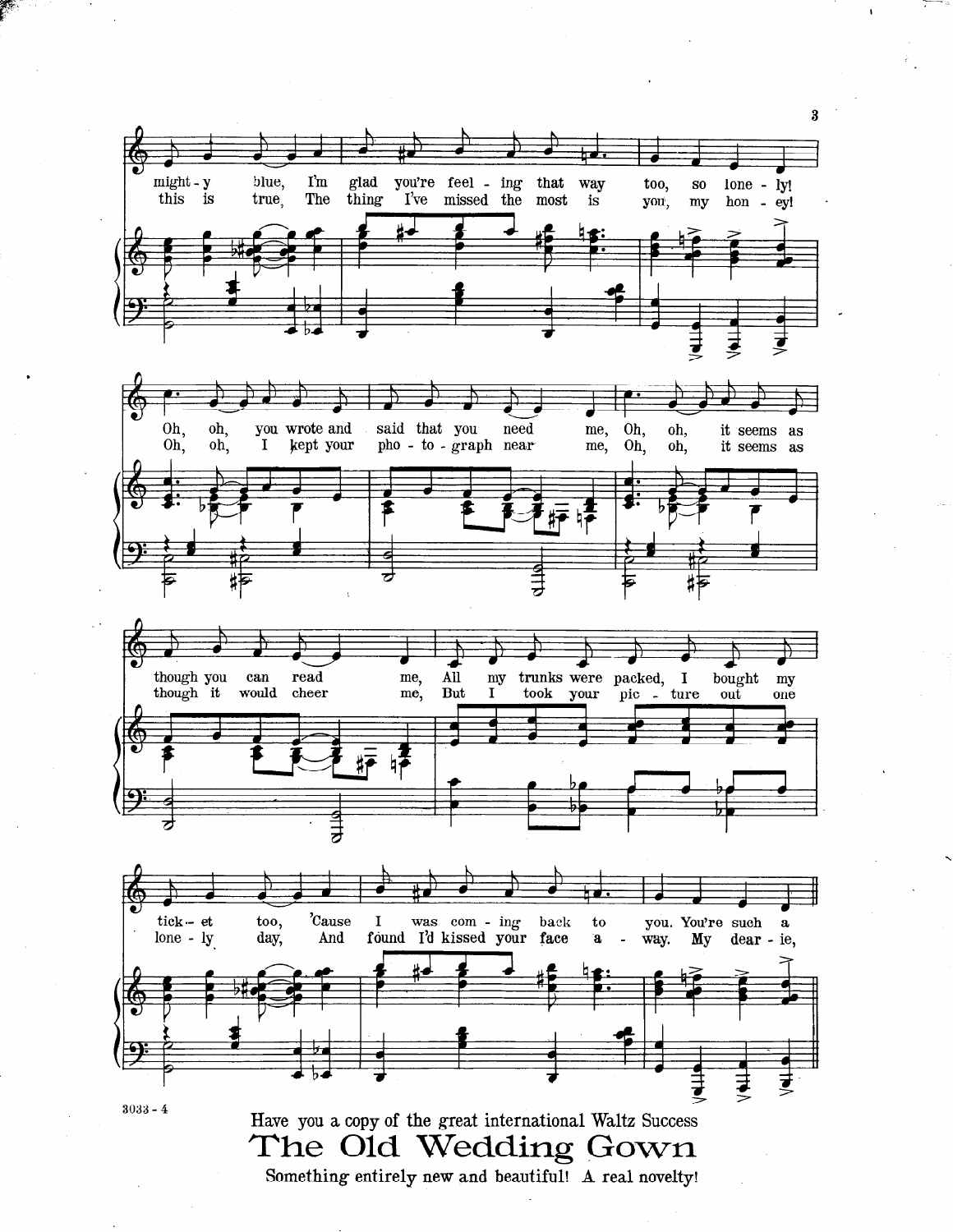

 $\sim$